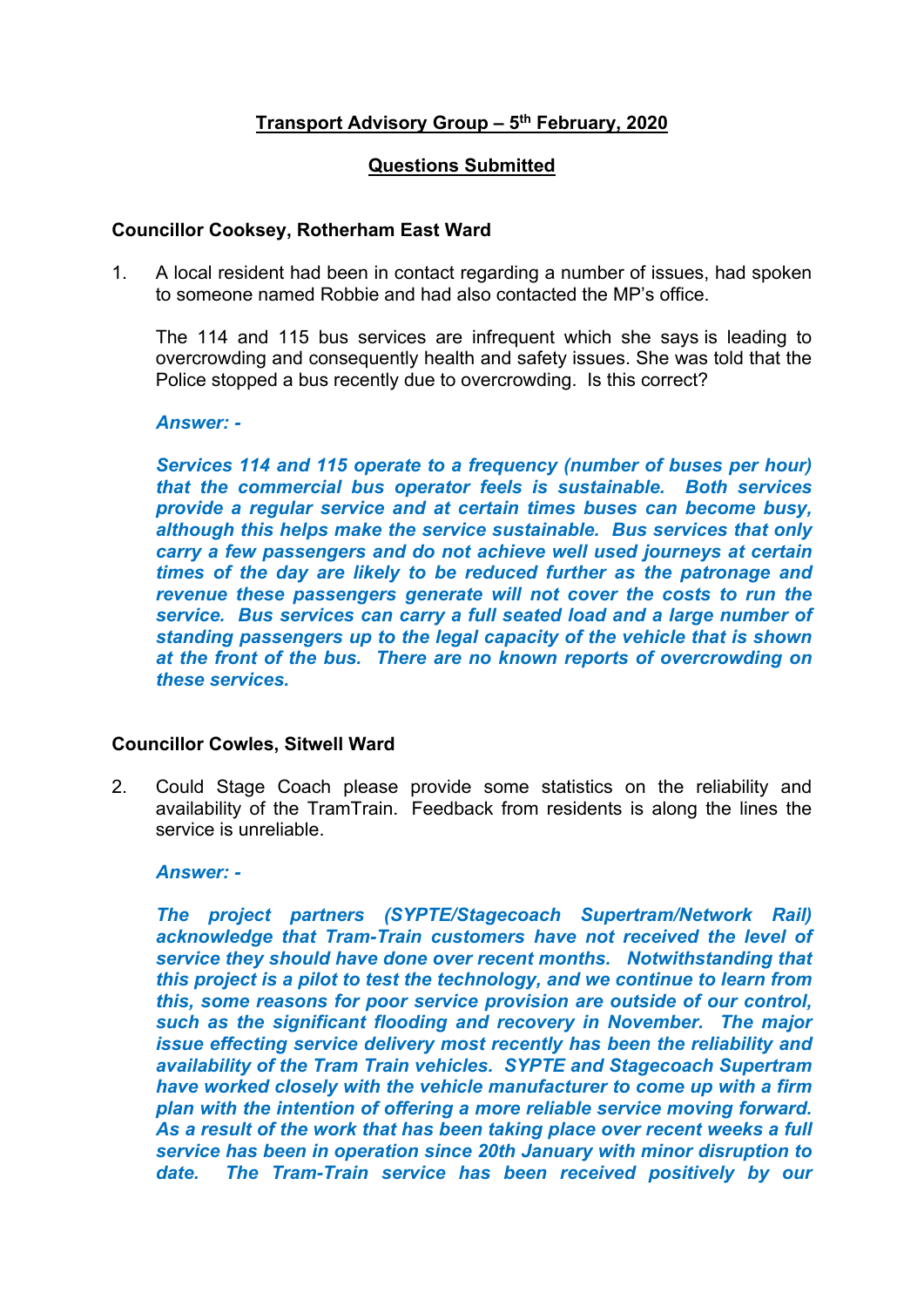*customers and we are keen to restore confidence and work together to deliver a more reliable service.*

# **Councillor Sheppard, Rawmarsh Ward**

3. Do we have any further update on the delivery date of the new trains for Northern Rail?

*Answer: -*

*The delivery of trains is a constantly changing picture. Nathan Broadhead will bring the most up to date information to the meeting on 5 February 2020.*

4. In the past, when there has been industrial action on Northern Rail, managers have stepped in to drive a skeleton service of trains. There have been many cancellations in the last few months with the reason "lack of train crew". Why do the management not step up in these circumstances to ensure an acceptable level of service is achieved?

### *Answer: -*

*Staffing issues have mainly related to the lack of availability of the new trains so that sufficient staff and management can be trained to operate these new trains. An intensive training programme is in place to rectify these issues.*

5. Stagecoach weekly passes issued across the Christmas period saw passengers lose two days of travel due to their being no services on Christmas Day and Boxing Day. Whilst I do not wish to see drivers losing their holidays, surely any weekly passes purchased for the period including those two days should have an expiry date to reflect the non-service dates.

### *Answer:-*

*Information on service levels is published well in advance of the days in question and customers have options available to purchase ticketing for different periods depending on their travel needs over the festive period. Stagecoach do not provide refunds for tickets purchased over this period as the service level being provided is known by the customer who chooses which ticketing option provides the best solution for them.*

6. The welcome addition of the public address system at the Parkgate tram-train terminus is a bonus but very often the messages relate to trains only and not tram-trains. This has included days where there were problems with the tramtrain yet no announcement was made. Can this be looked into and hopefully resolved?